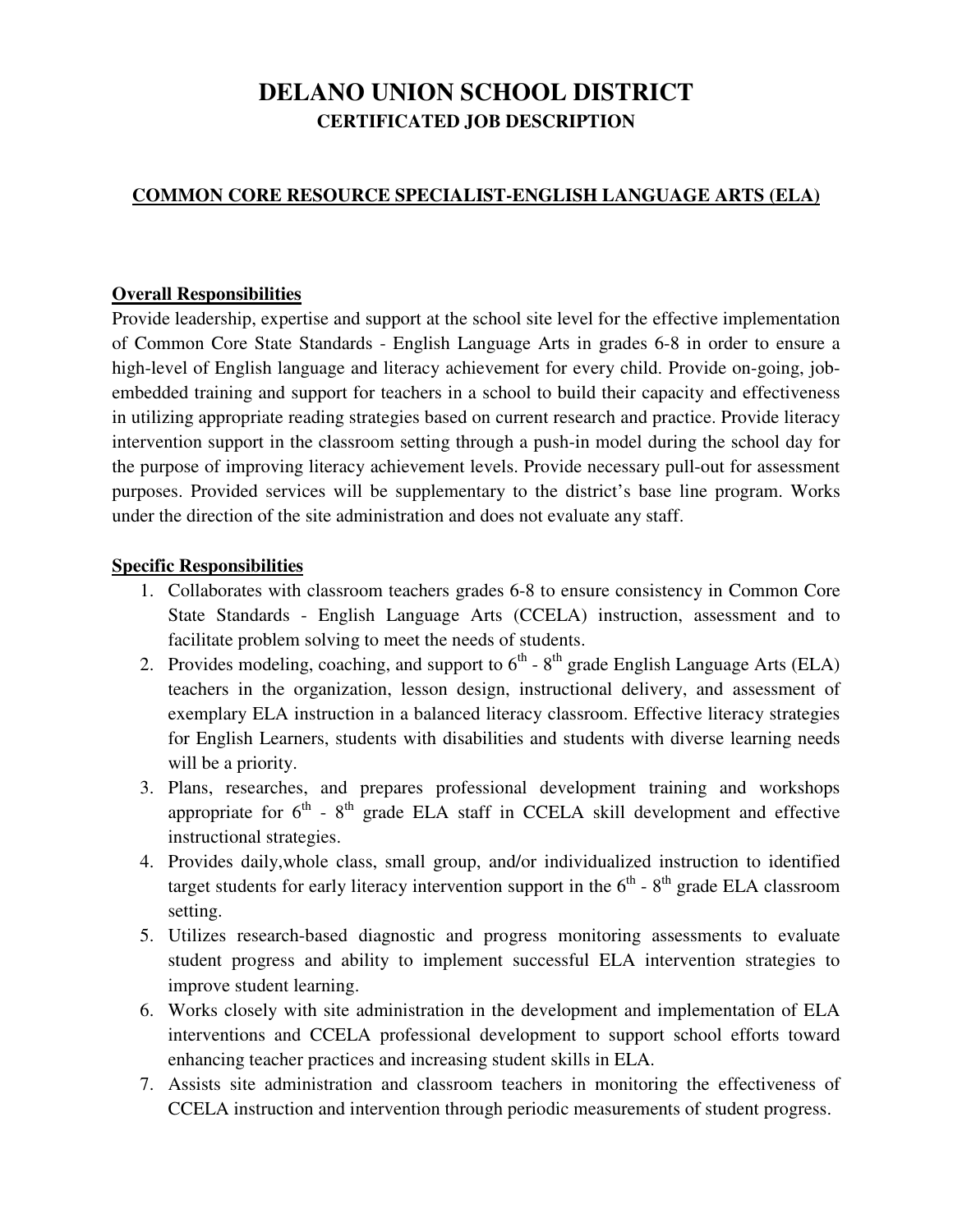# **Page 2 Common Core Resource Specialist – ELA**

- 8. Provides on-site professional development to ensure that teachers are knowledgeable about exemplary classroom practice and possess a deep understanding of CCELA theory for the purpose of building capacity to teach and improve ELA instruction at the school.
- 9. Serves as a resource in identifying appropriate instructional materials, strategies, and interventions to improve student achievement in ELA for all students including English Learners, students with disabilities and students with diverse learning needs.
- 10. Participants in collaborative grade level or department meetings, as assigned, to assist in the analysis and utilization of assessment data to improve student achievement in ELA.
- 11. Prepares forms, records, and reports as directed.
- 12. Attends meetings and trainings as directed.
- 13. Maintains professional competence through participation in professional development activities as provided by district, county, state and other consultants.
- 14. Other related duties as assigned.

# **Qualifications**

Specific knowledge of:

- 1. Learning and teaching District-adopted curriculum including:
	- Effective ELA assessment and instructional practices in grades 6-8
	- The design and delivery of ELA instruction and intervention
	- A variety of research-based ELA assessments, instructional strategies, intervention approaches and methodologies
	- Common Core State Standards English Language Arts
	- Curriculum design
	- Effective learning and instructional strategies for English Learners, students with disabilities and students with diverse learning needs
	- Classroom routines
	- Design and presentation of professional development activities
	- Practices that promote increased student learning outcomes
- 2. Laws, policies and procedures applicable to assignments
- 3. Successful implementation strategies of the District Mission

## **Demonstrates Ability to:**

- 1. Model and co-teach for implementation of exemplary instructional practices in the following areas:
	- Develop, organize and present professional development activities
	- Work collaboratively with others
	- Conduct one-on-one instructional coaching with teacher
	- Conduct group observations
	- Help other teachers learn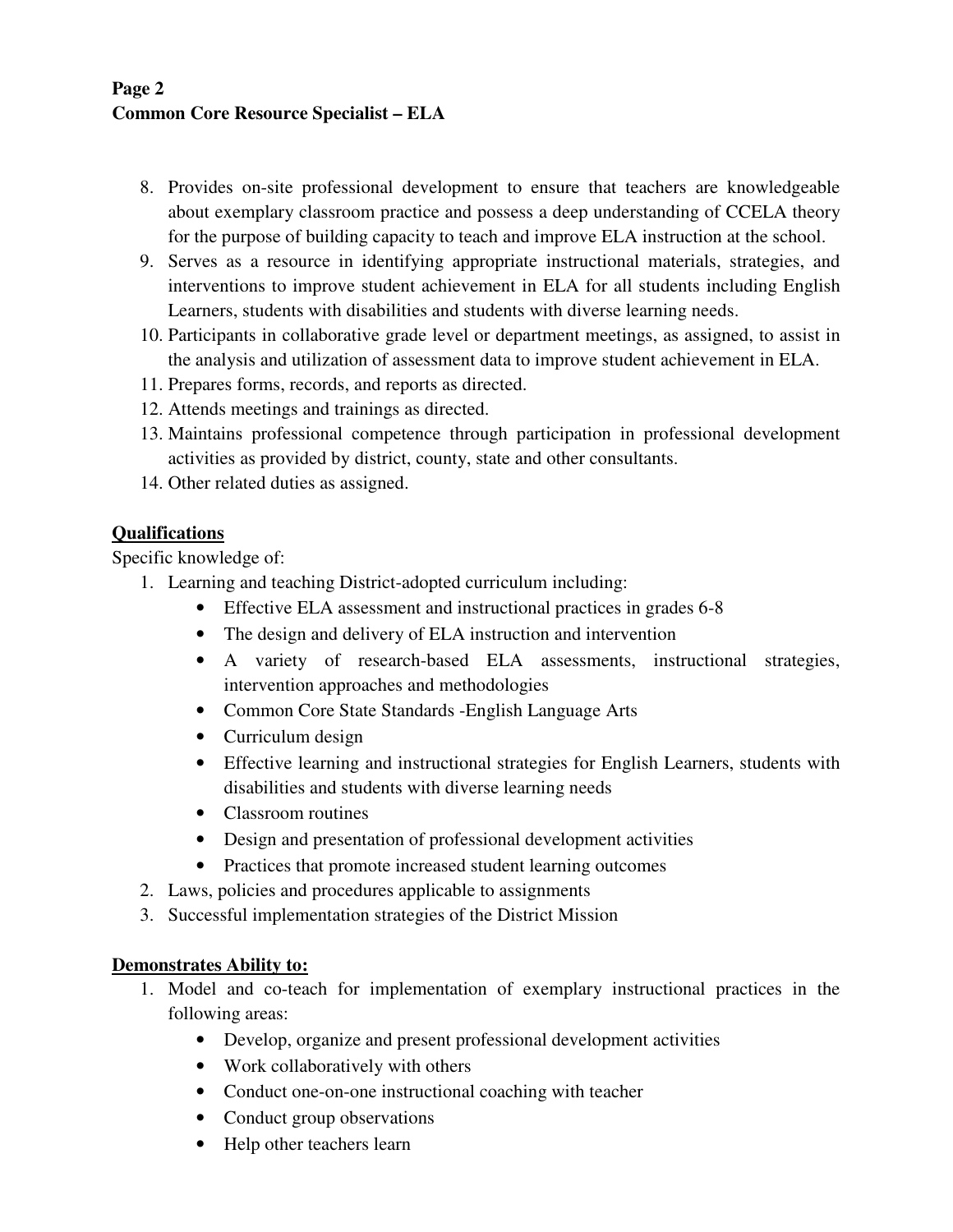# **Page 3 Common Core Resource Specialist – ELA**

- Apply new knowledge
- Enhance teachers' abilities to provide ELA instruction that increases student learning outcomes
- 2. Establish and maintain cooperative and effective working relationships with others to implement an effective balanced CCELA system.
- 3. Motivate and lead others.
- 4. Document systems and processes.
- 5. Provide effective instructional leadership to improve student learning outcomes.
- 6. Interpret, apply and explain District, school and program policies, procedures, and regulations as they align to LCAP and/or Site Plan.
- 7. Integrate technology into lesson plans and delivery.
- 8. Communicate effectively both orally and in writing.
- 9. Plan and organize work to meet schedules and timelines.
- 10. Analyze situations accurately and recommend effective courses of action.
- 11. Maintain paperwork consistently, appropriately and in a timely manner.
- 12. Maintain the confidentiality of teachers and students.
- 13. Exemplify collegial behavior and a commitment to teamwork.

## **Education**

- 1. Clear and valid California Teaching Credential.
- 2. NCLB compliant
- 3. Authorization to teach English Learners.
- 4. Advanced course work and/or training in ELA development, intervention and instructional strategies specific to the duties of the job. (e.g. Reading / Language Arts Masters, Reading Recovery, California Reading & Language Arts Specialist Credential or reading Certificate, etc.)

## **Experience**

- 1. Five years of successful teaching experience in grades 6-8
- 2. High level of understanding of 6-8 grade ELA instruction and intervention subject matter.
- 3. Experience working with groups in curriculum development or related fields.
- 4. Experience working with English Language Learners.
- 5. Experience in planning and delivering professional development activities.
- 6. Experience in site/teacher leadership roles ( e.g., grade/department lead, BTSA support provider, leadership teams, etc.)

## **License:**

1. Valid California Drivers' License